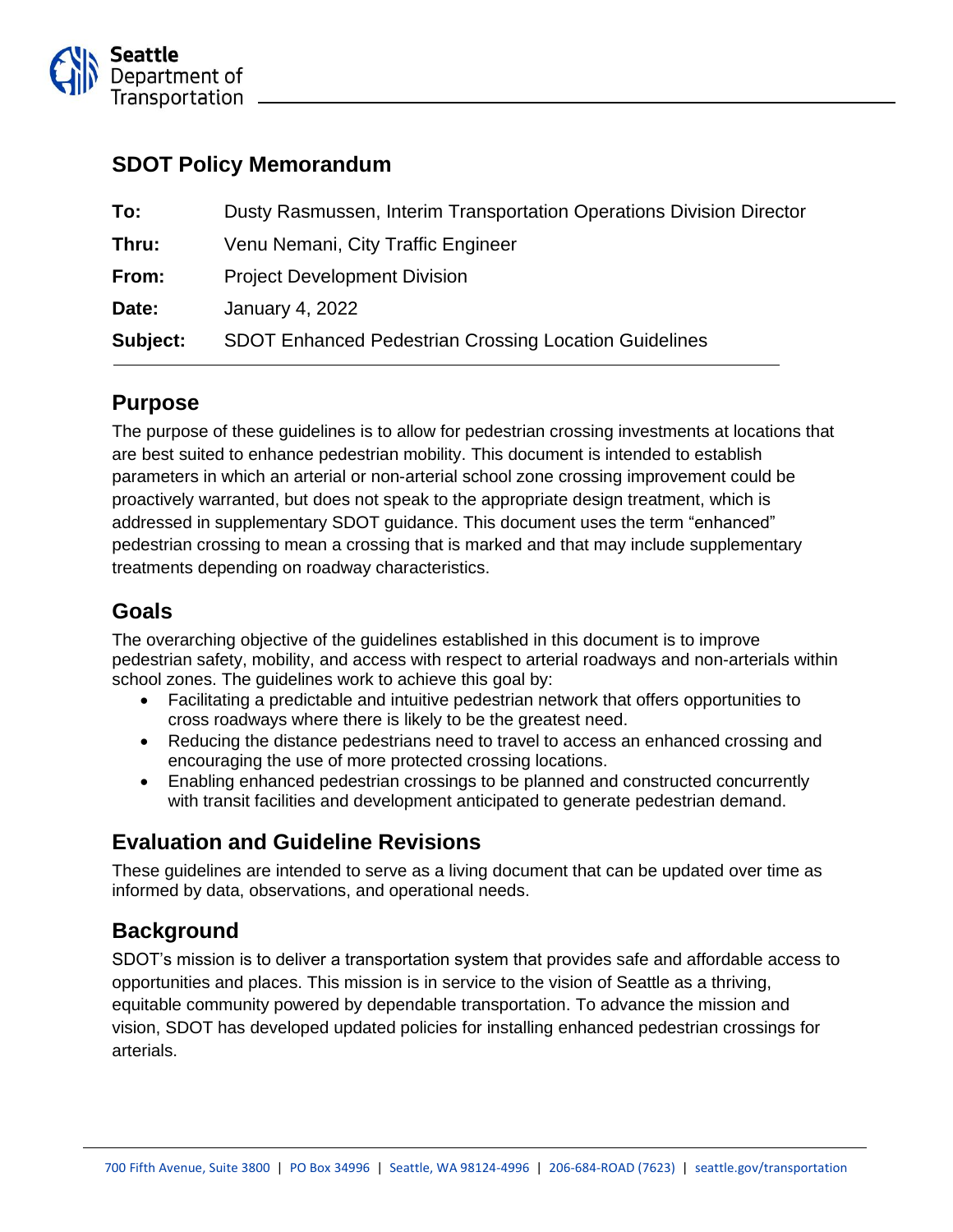

#### *Policy and Research Framework*

Pedestrian crossings are governed by Washington State law, national engineering standards and local guidance. Marked pedestrian crossings alert drivers when to expect pedestrian crossings, but in many cases, should be combined with other enhanced treatments to achieve a safety benefit. A 2001 FHWA study found that marked crosswalks alone on two-lane roads and low-volume roads (<12,000 ADT) produced no difference in pedestrian crash rates. Marked crosswalks installed without other treatments or with only raised medians on multi-lane and higher-volume roads was also correlated with higher rates of pedestrian crashes.<sup>1</sup>

There is, however, a broad toolkit of treatments that can be used to enhance the safety of pedestrian crossings (e.g., rapid flashing beacons, curb bulbs, in-street warning signs), which are not addressed in these guidelines. Marked crosswalks have also been studied and shown to significantly improve driver stop compliance, pedestrian wait time, and pedestrian comfort.<sup>2</sup>

#### *Legal Framework*

Per RCW 46.61.235, a legal crosswalk exists at every intersection unless it is otherwise signed, regardless of whether the crosswalk is marked or unmarked. SMC 11.14.135 provides further code guidance for the City of Seattle, specifying that legal crosswalks at intersections are defined by projections of the curb and back of sidewalk lines across the street or by a line 10 feet behind the face of the curb or roadway edge when there is no sidewalk; or, a marked crosswalk including marked crosswalks not at an intersection. Marked crosswalks should always be installed based on engineering judgment and are best suited in certain locations desirable for directing pedestrians to the preferred location for crossing the street and alerting road users of a pedestrian crossing point.

### *City Policy Framework*

#### *Seattle 2035*

The City's Comprehensive Plan, *Seattle 2035*, calls for coordinating transportation decisions and investments with the City's overall growth strategy with a particular focus on improving walkability in Seattle's Urban Centers and Urban Villages.

*Goals*

*TG-1 Ensure that transportation decisions, strategies, and investments support the City's overall growth strategy and are coordinated with this Plan's land use goals.*

<sup>1</sup> Zegeer, C., Stewart, J., Huang, H. and Lagerwey, P. (2001). *Safety Effects of Marked vs. Unmarked Crosswalks at Uncontrolled Locations: Executive Summary and Recommended Guidelines*. [online] Nacto.org.

<sup>2</sup> Havard, C. and Willis, A. (2011). *Effects of Installing a Marked Crosswalk on Road Crossing Behaviour and Perceptions of the Environment.* [online]. Academia.edu.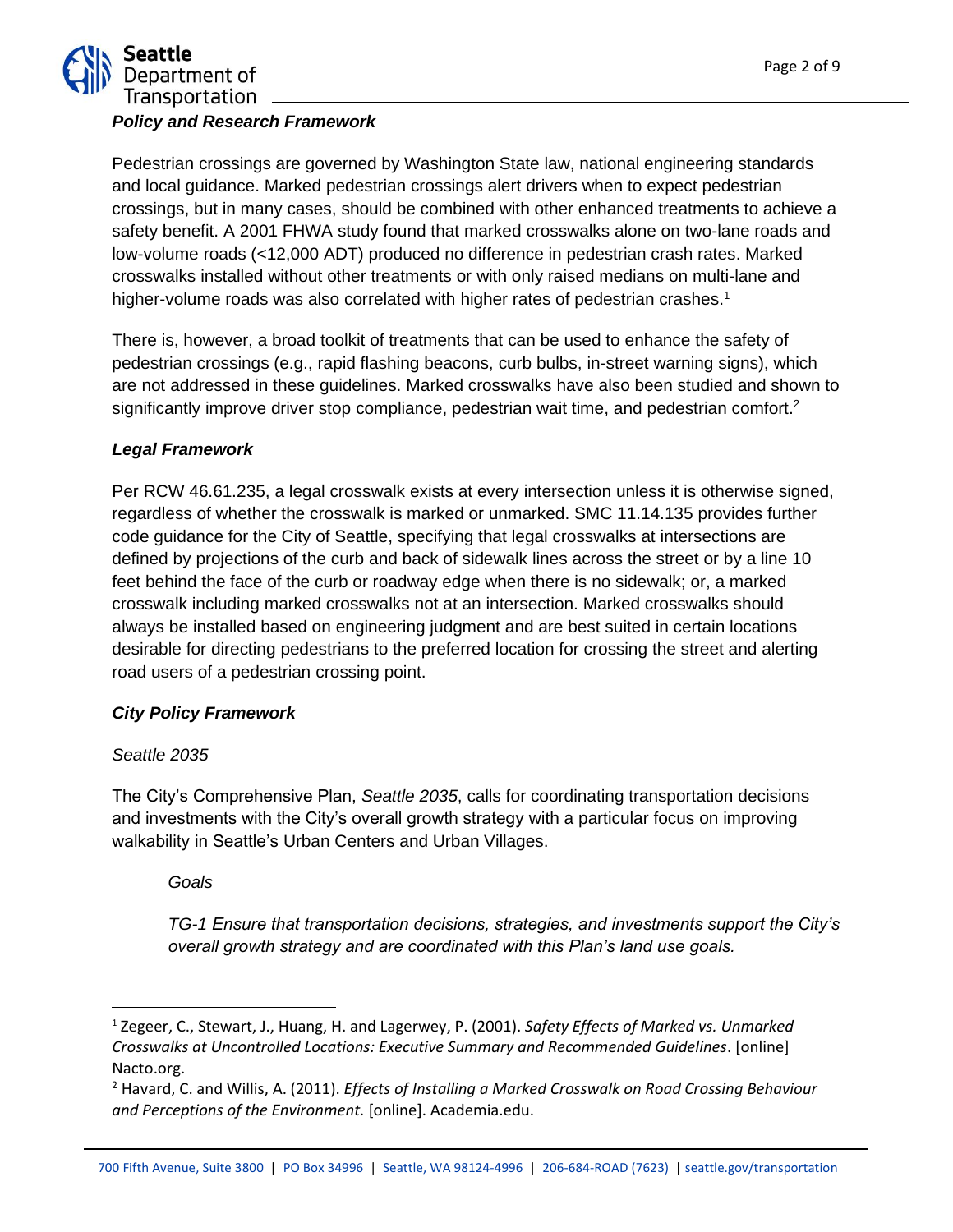

#### *Policies*

*T 1.1 Provide safe and reliable transportation facilities and services to promote and accommodate the growth this Plan anticipates in urban centers, urban villages, and manufacturing/industrial centers.*

*T 1.2 Improve transportation connections to urban centers and villages from all Seattle neighborhoods, particularly by providing a variety of affordable travel options (pedestrian, transit, and bicycle facilities) and by being attentive to the needs of vulnerable and marginalized communities.*

*T 1.3 Design transportation infrastructure in urban centers and villages to support compact, accessible, and walkable neighborhoods for all ages and abilities. T 1.4 Design transportation facilities to be compatible with planned land uses and consider the planned scale and character of the surrounding neighborhood. T 1.5 Invest in transportation projects and programs that further progress toward meeting Seattle's mode-share goals…and reduce dependence on personal automobiles, particularly in urban centers.*

#### *Pedestrian Master Plan*

SDOT's Pedestrian Master Plan (PMP) guides the City's efforts to become the most walkable and accessible city in the nation and establishes five goals to achieve this vision. These goals align with the objective of these guidelines to provide more comfortable and accessible pedestrian crossings.

*Vibrancy – Develop a connected pedestrian environment that sustains healthy communities and supports a vibrant economy*.

*Health – Get more people moving to improve health and increase mobility.*

*Climate - More people walking for more trips can also reduce the consumption of fossil fuels, leading to a healthier environment for all Seattleites.* 

*Safety – Reduce the number and severity of crashes involving pedestrians.*

*Equity – Make Seattle a more walkable and accessible city for all through equity in public engagement, service delivery, accessibility, and capital investments.*

The PMP identifies a series of strategies and actions that establish a framework for achieving the plan's five goals. Included in these strategies is a call to increase opportunities for controlled pedestrian crossings on arterials, directing SDOT to "review and establish maximum controlled crossing spacing standards/guidelines for multi-lane arterials." These guidelines seek to advance this action through providing opportunities for additional enhanced crossings at priority pedestrian generator locations.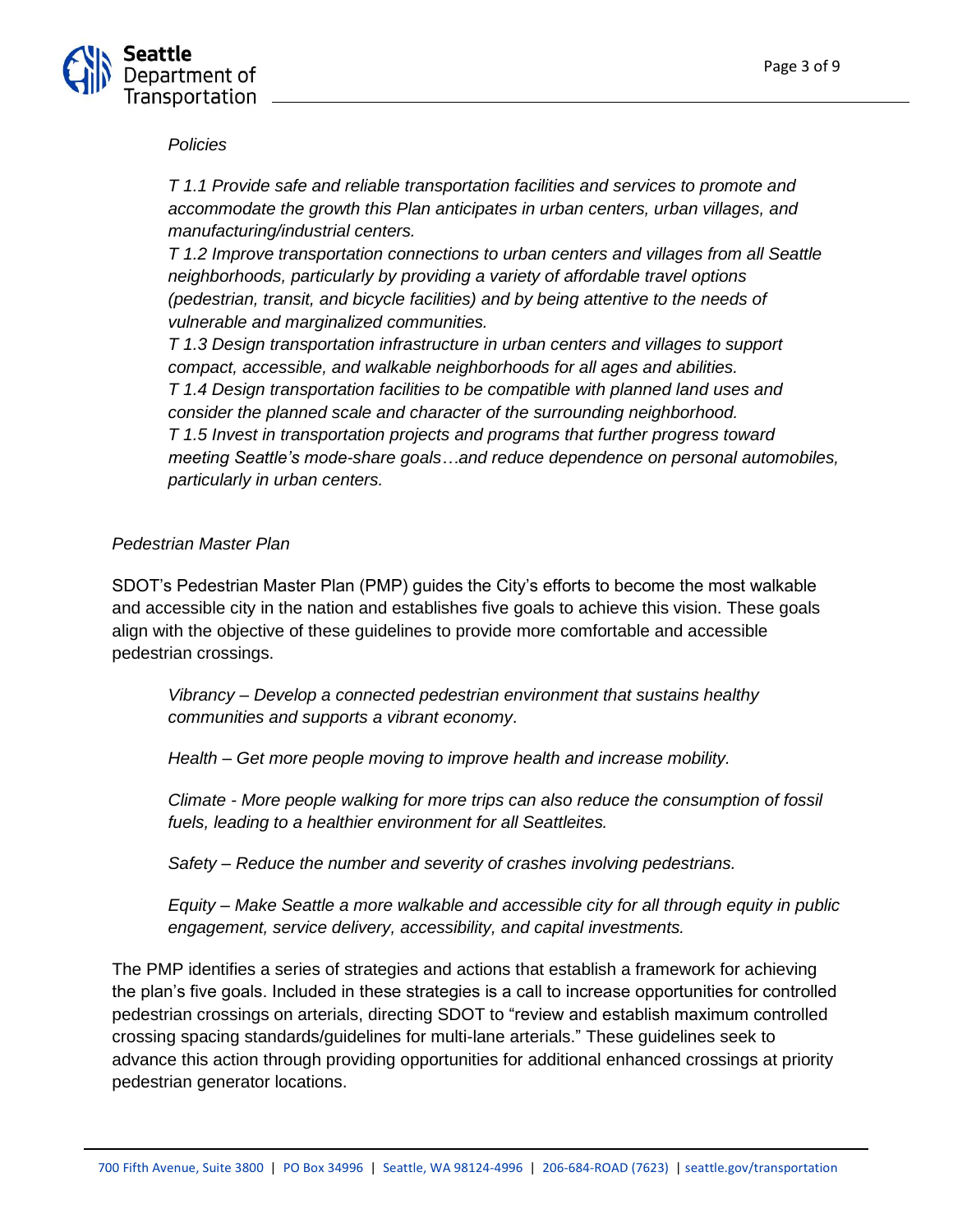

#### *Vision Zero Action Plan*

Seattle has adopted a goal to eliminate traffic deaths and serious injuries on city streets by 2030. To achieve this goal, SDOT has identified a list of near-term actions in the 2015 Vision Zero Action Plan that work to reduce serious and fatal crashes. These actions fall into three categories:

- 1. Street design, policies, and regulation
- 2. Education and public engagement
- 3. Enforcement

One of the key near-term policy actions is to "update SDOT's crosswalk policies to put greater emphasis on the presence of transit stops, elderly people, and students." These crosswalk placement guidelines address this action through the consideration of schools, transit stops, and facilities serving older adults to warrant new marked pedestrian crossings.

#### *Transportation Operations Division Policy Framework*

SDOT's Transportation Operations Division (TOD) has adopted several related policies and standard practices that work in concert with this guidance. While these guidelines establish only the criteria to determine the most suitable locations for new enhanced pedestrian crossings from a user perspective, other adopted TOD policies and standard practices provide additional guidance on the appropriate pedestrian crossing treatments, timing for pedestrians at signalized intersections, and the requirements for curb ramps and accessible pedestrian signals. **While these guidelines establish criteria to determine the locations to best enhance pedestrian mobility, existing policies and engineering judgment will continue to determine the most appropriate treatment and implementation will be determined by available funding.** 

TOD's previous practice to warrant an enhanced pedestrian crossing required recording counts of 20+ adults or 10+ children per hour for neighborhood greenway and school zone crossings, and for all other locations required 40+ pedestrians per hour for several hours in a day. Since this guidance was developed, Seattle has experienced rapid population growth and associated changes to development and pedestrian activity. These guidelines have focused investments at crossings already hospitable to pedestrians but have prevented investments at locations with desire lines that are currently prohibitive to safe or frequent crossing due to roadway conditions such as vehicle volumes and/or speeds. Similarly, as written it did not allow for proactive installation–meaning installing an enhanced pedestrian crossing in anticipation of increased pedestrian usage, such as a new school or planned frequent transit stop.

#### *External Guidance*

#### *MUTCD*

The MUTCD does not contain a specific warrant for installation of marked crosswalks alone. It calls for engineering judgment to consider "the number of lanes, the presence of a median, the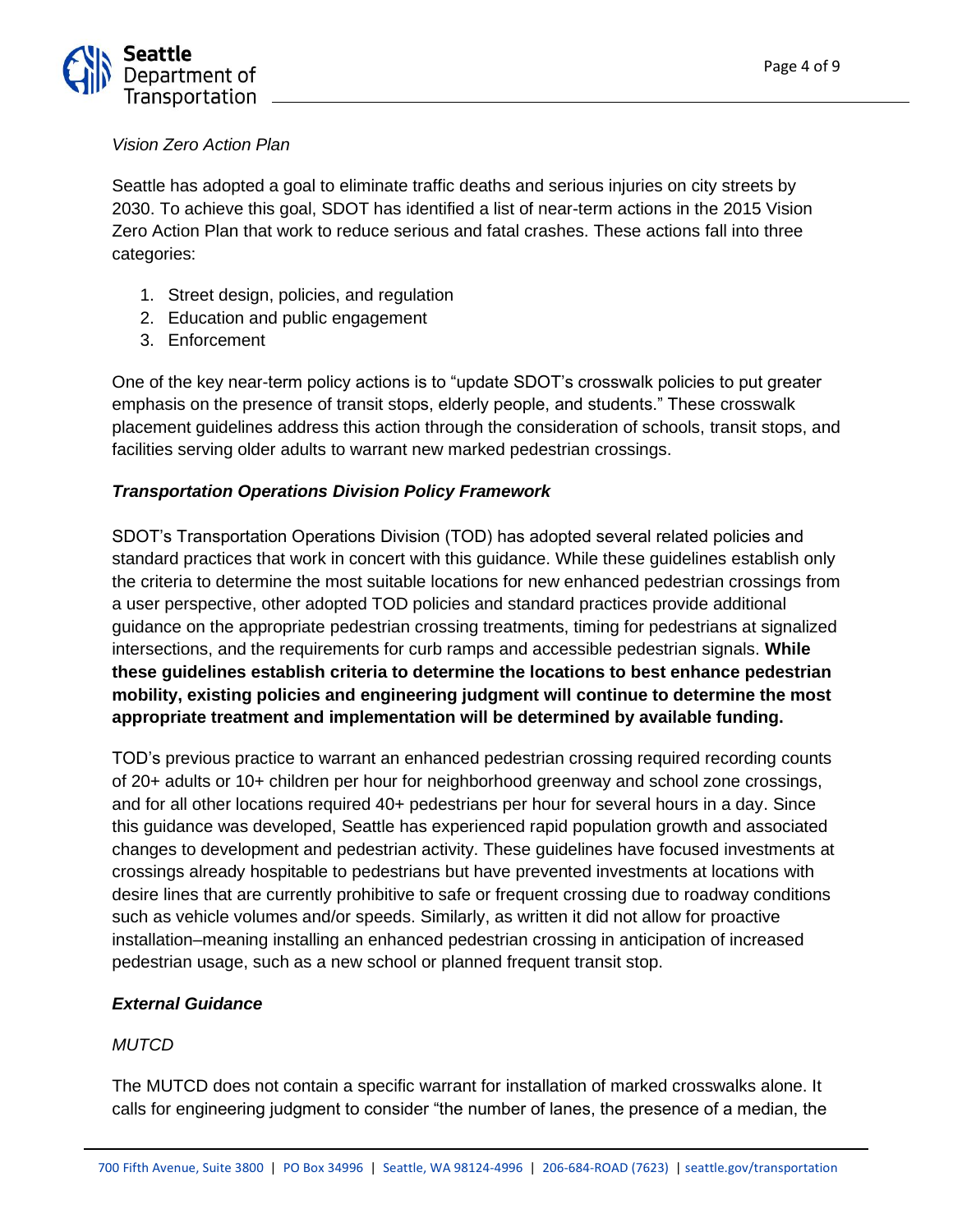

distance from adjacent signalized intersections, the pedestrian volumes and delays, the average daily traffic (ADT), the posted or statutory speed limit or 85th-percentile speed, the geometry of the location, the possible consolidation of multiple crossing points, the availability of street lighting, and other appropriate factors."

However, it does provide warrants for new traffic signals and pedestrian hybrid beacons (comparable to Seattle's pedestrian half-signals) which take into account the speed and volume of vehicles and the number of pedestrians crossing the street. It does not provide guidance for proactive installation in locations where the speed and volume of traffic inhibits crossing, or where the distance between enhanced crosswalks is so long that pedestrians are not crossing consistently at one place.

### *NACTO*

The NACTO Urban Street Design Guide encourages accounting for both existing as well as projected crossing demand in the locating of new crossing facilities. Frequent crossings reinforce walkability and have the potential to fuel greater demand. Pedestrian crossings should be located as per current or projected pedestrian desire lines and their placement should be balanced with that of the motorized traffic network, so as to not severely compromise either.

NACTO emphasizes there is no absolute rule for crosswalk spacing. Rather it depends on block length, street width, building entrances, traffic signals, etc. In general, if it takes a person more than 3 minutes to walk to a crosswalk, wait to cross the street, and then resume his or her journey, he or she may decide to cross along a more direct, but unsafe or unprotected, route. While this behavior depends heavily on the speed and volume of motorists, it is imperative to understand crossing behaviors from a pedestrian's perspective.

### *WSDOT*

WSDOT's [Enhancement Criteria for Uncontrolled Pedestrian Crossing Locations](https://wsdot.wa.gov/sites/default/files/2019/10/16/Uncontrolled_Ped_Crossing_Guidance.pdf) establishes a two-step engineering study to determine whether a crosswalk should be marked at an existing uncontrolled location and if additional treatments are needed for the enhanced crossing. The first step of the engineering study considers pedestrian and bicycle volumes, crash history, and travel patterns as well as qualitative data on the specific location (e.g., proximity to pedestrian generators, land use context, demographics of vulnerable populations). This is used to determine the need for the crossing. The second step of the study factors in existing intersection features and quantitative information about the location, including average daily traffic volumes, number of lanes, and illumination, to determine the treatments that would be needed to enhance the crossing. The first step of this study in WSDOT's criteria is similar to the guidance established in this document, which focuses on evaluating a multitude of qualitative and quantitative factors to determine where an enhanced crossing is most appropriate.

# **Guidelines for Enhanced Pedestrian Crossings**

The following guidelines are intended to identify potential new enhanced crossing locations in the citywide pedestrian network based on both anticipated and observed pedestrian crossing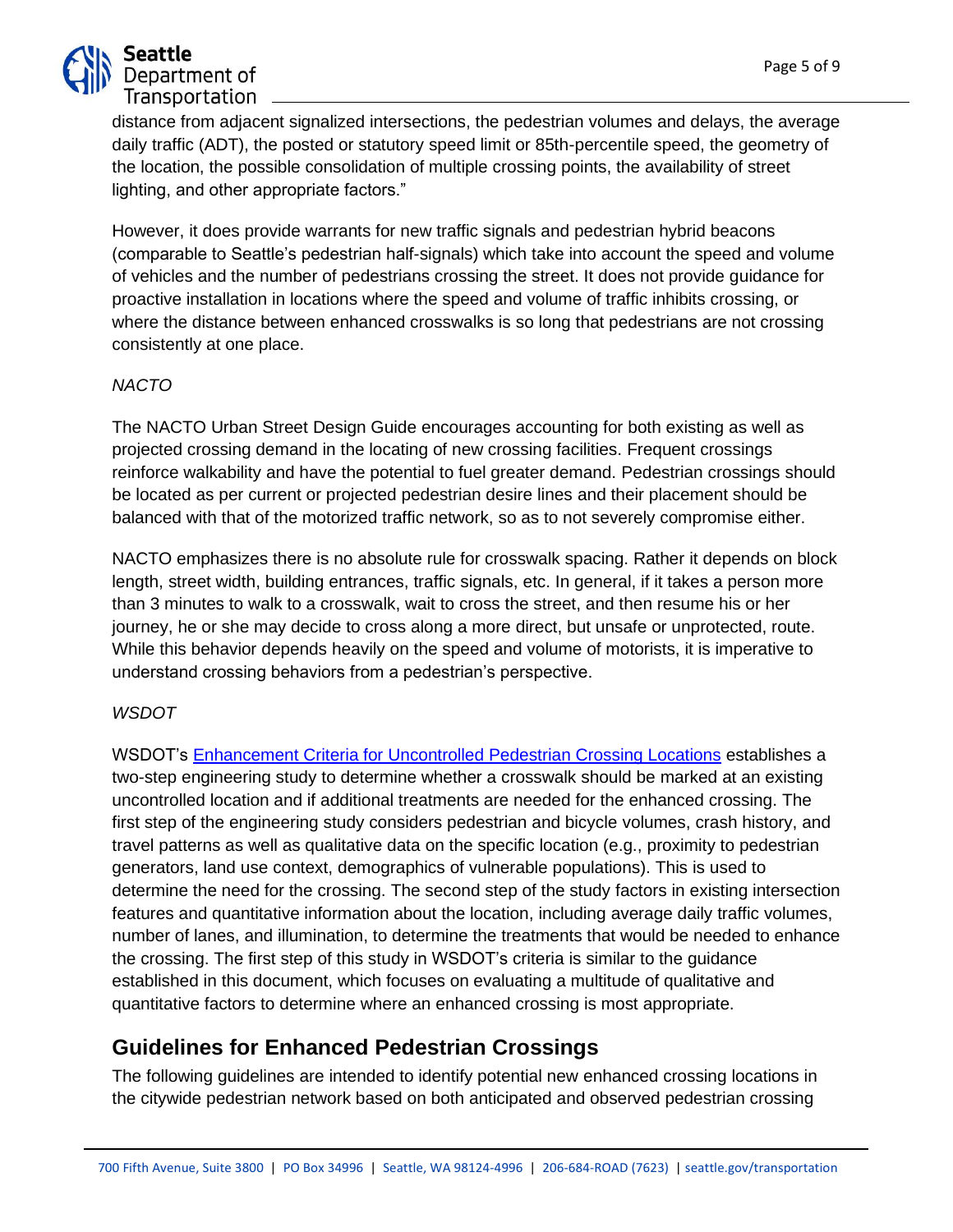

infrastructure needs along arterial roadways. While this guidance is expected to allow for more frequent crossings for pedestrians, all pedestrian crossing locations, including newly defined legal crossings, must be based on best engineering judgement and must be approved by the SDOT Traffic Operations Division. Enhanced pedestrian crossings and new legal crossings must consider vehicle speeds and volumes, safety, sight distance, intersection geometry, land use, and the movement of vehicles from driveways and parking lanes. Specific enhanced crosswalk treatments should be informed based on supplementary SDOT policy.

### **Pedestrian Generator Guidelines**

#### *Tier 1 Pedestrian Generators*

Based on best engineering judgement, enhanced pedestrian crossings *should be consistently provided* at the following existing and planned pedestrian generator locations, with respect to arterials (non-arterials in school zones):

- Trail crossings.
- Neighborhood greenway crossings.
- Public and private school zones. Within school zones, marked pedestrian crossings are recommended at both arterial and non-arterial intersection legs along a school's parcel based on key campus access points and where significant crossing demand is expected or observed.
- Transit stops along Seattle's Transit-Plus Multimodal Corridor (TPMC) network, including RapidRide, Transit-Plus Lines, Link Light Rail, and Seattle Streetcar lines. SDOT may also consider stop relocation or consolidation (in coordination with transit agencies) prior to marking a new pedestrian crossing.

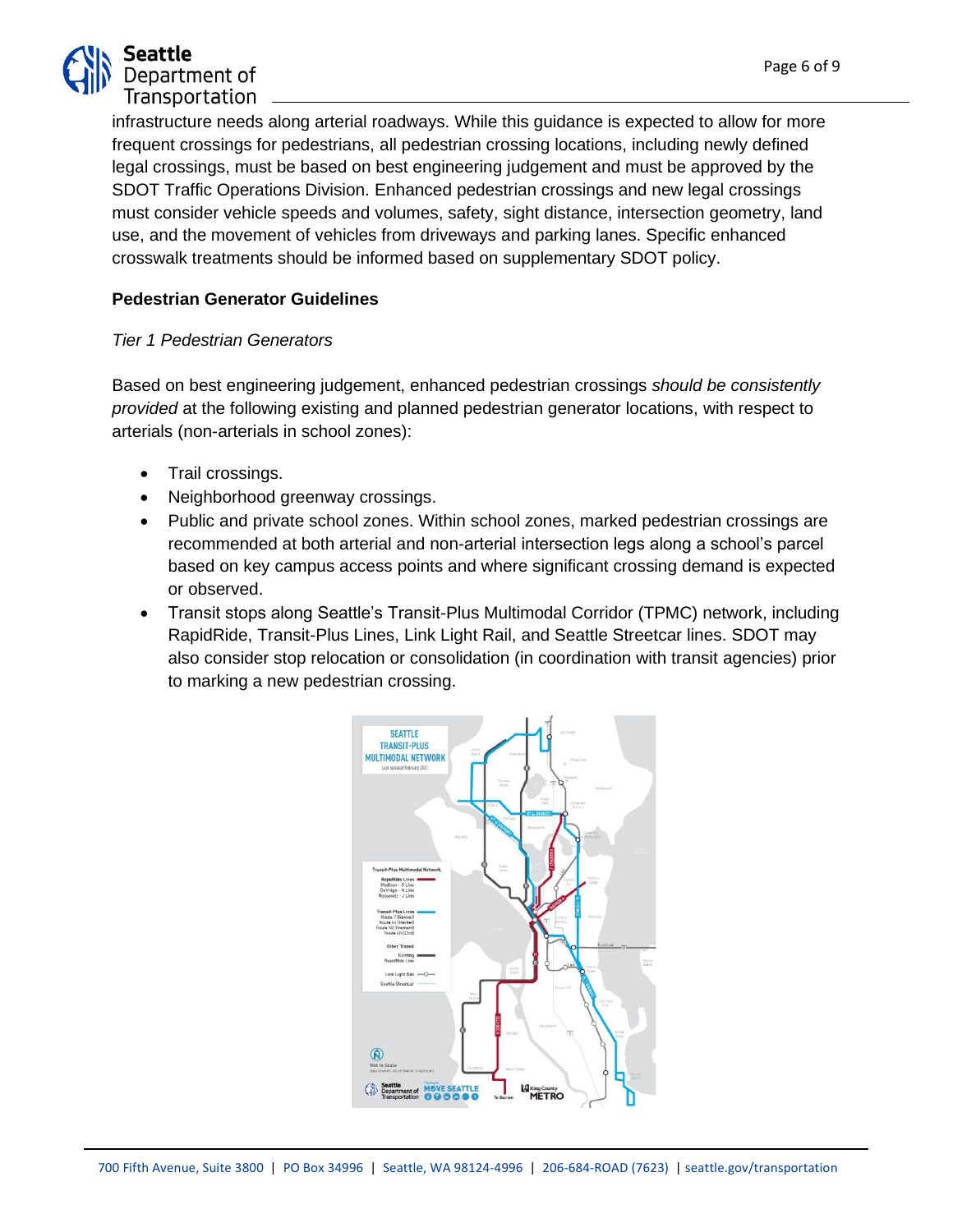

*Tier 2 Pedestrian Generators*

Based on best engineering judgement, enhanced pedestrian crossings *should be considered for proactive installation* at the following existing and planned pedestrian generator locations. These locations require additional documentation to provide justification on the need for an upgraded crossing based on anticipated crossing demand and the demographics that would be served by the enhanced crossing, including vulnerable populations and people with disabilities:

- Transit stops outside of the TPMC network. Marked crossing justification should evaluate boarding and alighting data, ridership projections, and/or transit rider ADA requests. SDOT may also consider stop relocation or consolidation (in coordination with transit agencies) prior to marking a new pedestrian crossing.
- Main park entrances.
- Facilities serving high volumes of vulnerable populations, senior centers, senior living facilities, senior meal sites, health care facilities, and childcare centers.
- Community facilities, including libraries, food banks, community centers, and places of worship.
- Entrances to major institutions, including hospitals, universities, and colleges.
- High-density pedestrian-oriented retail and commercial office developments.

Justification documentation to demonstrate the need for an enhanced pedestrian crossing at these generators should include:

- Roadway characteristic data of the higher volume street:
	- o Average daily traffic volumes
	- $\circ$  85<sup>th</sup> percentile speeds
	- o Number of lanes/description of channelization
- 5-year crash data at the intersection, including pedestrian crashes
- Description of planned and existing land uses near the intersection
- Recent peak-hour or 12-hour pedestrian count at the intersection
- Description of demographics or older adult/disabled user groups that the enhanced crossing would serve, if applicable
- Documentation explaining the reasoning for prioritizing an enhanced crossing at the proposed intersection (e.g., programmatic prioritization processes, participatory budgeting, etc.)

### **Additional Pedestrian Facility Considerations**

When determining the location of new enhanced pedestrian crossings, special consideration should be given to providing a frequent and predictable network of pedestrian crossings within Urban Villages and Urban Centers, where pedestrian demand is expected to be the greatest. The location of enhanced crossings should also consider connections to other pedestrian facilities, such as existing and planned sidewalks, curb ramps, curb bulbs, and pedestrian median islands.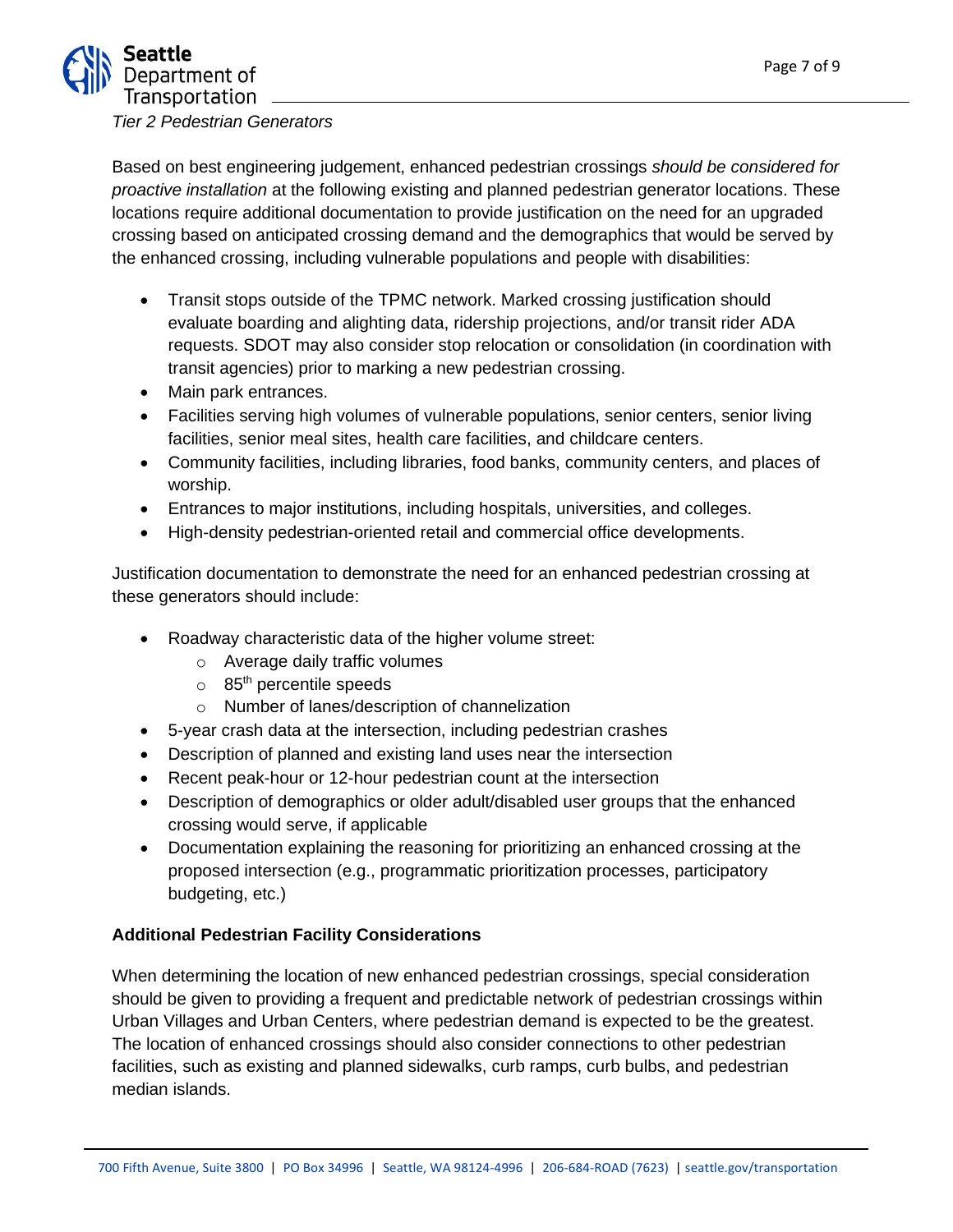

If an arterial intersection does not meet the pedestrian generator criteria described above but does warrant an enhanced pedestrian crossing based on a pedestrian volume study, then an enhanced pedestrian crossing may be provided. To satisfy this warrant, pedestrian crossing volumes must include at least 20 pedestrians per hour along neighborhood greenways and within school zones (with children and aging adults counting double) or 40 pedestrians per hour (with children and aging adults counting double) in all other locations.

## **Implementation of these Guidelines**

These guidelines will inform future pedestrian investments; programs that fund pedestrian improvements, such as Vision Zero, Pedestrian Master Plan Implementation, Safe Routes to School, ADA, and Neighborhood Greenways will apply these guidelines as a framework to further refine program priorities. These guidelines are not intended to replace direction from modal master plans, strategic plans, or established prioritization processes, which center equity, safety, and accessibility factors, rather than frequent requests. Additionally, investments in pedestrian infrastructure, like all improvements, are based on available funding.

Maintenance is necessary for ensuring a safe, equitable, accessible, and comfortable pedestrian environment. As these guidelines are implemented, maintenance of marked crosswalks and associated treatments, including signals and signs, should be continuously assessed to ensure that installed crossing treatments can operate safely throughout their lifespan.

The crossing recommendations in these guidelines should be evaluated and implemented with all new capital projects as funding allows.

## **Impact of these Guidelines**

These guidelines on enhanced pedestrian crossing locations have the potential to increase the number of enhanced pedestrian crossings and/or the associated design treatments required over time. Based on the guidance above, these will be most prevalent in Seattle's Urban Center and Urban Villages, which aligns with the City's vision for enhanced pedestrian access and mobility.

Implementation of these guidelines along with additional capital funding have the potential to increase citywide maintenance needs for pedestrian facilities over time but will simultaneously advance the City's progress towards providing a safe, equitable, accessible, and comfortable pedestrian environment. Maintenance needs will be continuously evaluated as new enhanced pedestrian crossings are installed.

## **Deviations**

Any deviations from the recommended pedestrian generator criteria or other guidance provided above shall be documented and approved by SDOT Traffic Operations.